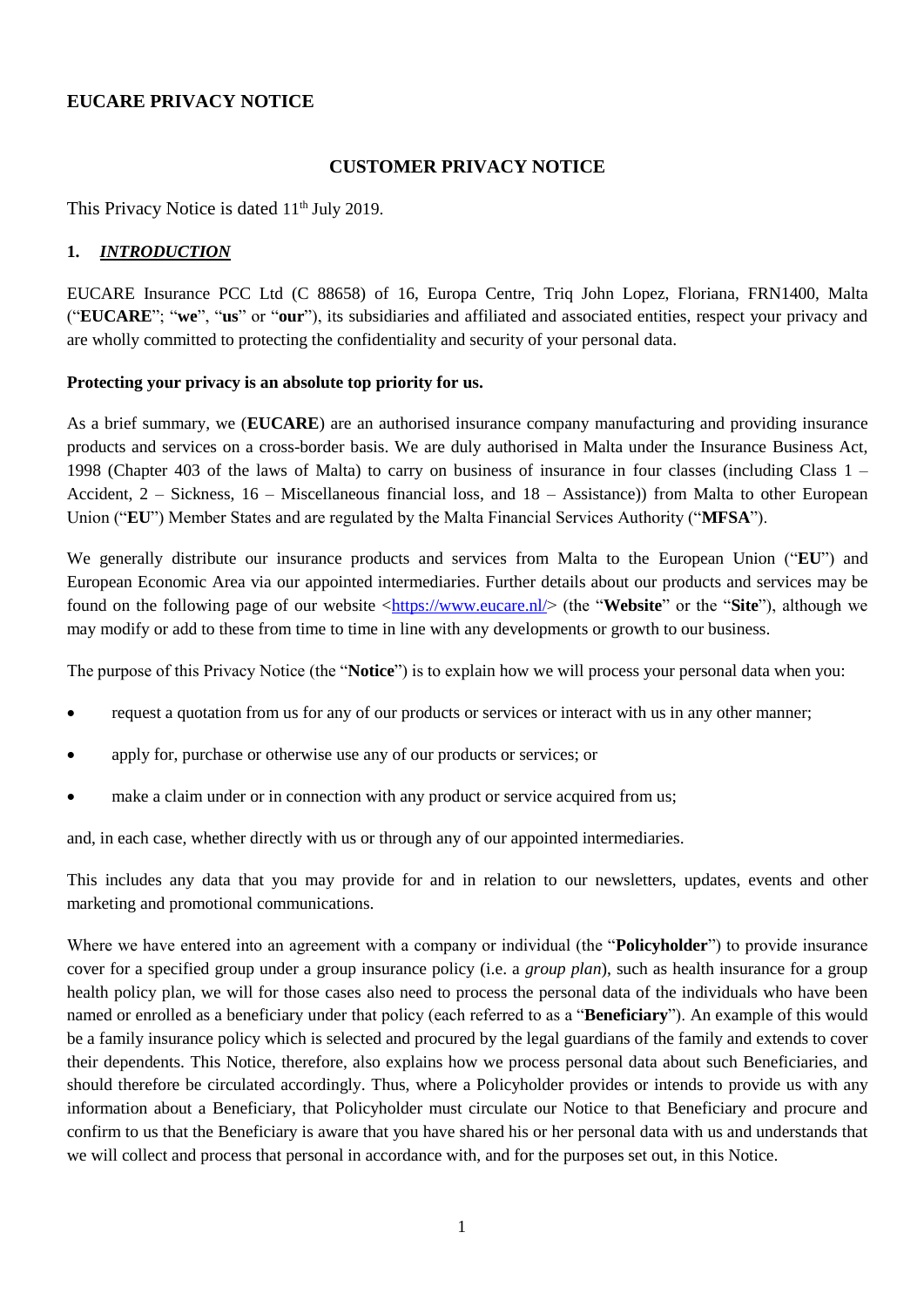In this Notice, "*you*" is used to refer to both Policyholders and Beneficiaries.

### **PLEASE READ this Notice carefully and share with any beneficiaries that may be covered under your policy.**

## **2.** *IMPORTANT INFORMATION AND WHO WE ARE*

### *PURPOSE OF THIS PRIVACY NOTICE*

**We are a controller of your personal data.** We process your data in an appropriate and lawful manner, in accordance with the Data Protection Act (Chapter 586 of the Laws of Malta) (the "**Act**"), including its subsidiary legislation, and the General Data Protection Regulation (Regulation (EU) 2016/679) (the "**Regulation**" or the "**GDPR**"), each as may be amended, supplemented or replaced from time to time.

This Notice aims to ensure that you are fully informed on how EUCARE (as your insurance provider) will collect and process your personal data. It informs you about the items of personal data which we will collect about you and describes how we will handle it (regardless of the way you interact with us, whether by email, phone, through an intermediary or otherwise), and in turn, also tells you about (i) our obligations in regard to processing your personal data responsibly, (ii) your data protection rights as a data subject and (iii) how the law protects you.

It is important that you read this Notice, together with any other privacy notice we may provide on specific occasions when we are collecting or processing personal data about you, so that you are fully aware of how and why we are using your data. This Notice supplements our other notices and is not intended to override them.

This Notice should be read in conjunction with our terms of business.

<span id="page-1-0"></span>If you have any questions relating to this Notice, including any requests to exercise your legal rights (which are described at **Section [12](#page-14-0)**), please contact us, by email or in writing, using the contact details set out below.

### *CONTROLLER*

EUCARE, as defined above, is the controller and responsible for your personal data.

We have appointed a data protection officer (**DPO**) who is responsible for overseeing questions in relation to this Notice, and for handling any data subject requests. If you have any questions or requests, including any requests to exercise your legal rights as a data subject, please contact our DPO using the details set out below.

#### *Contact Details*

| Full name of legal entity: | EUCARE Insurance PCC Ltd (C 88658)<br><b>John Stivala</b> |  |
|----------------------------|-----------------------------------------------------------|--|
| Name:                      |                                                           |  |
| Email address:             | john.stivala@eucareinsurance.com                          |  |
| Postal address:            | Abate Rigord Street, Ta' Xbiex, XBX1111, Malta            |  |
| Telephone number:          | 0035623430346                                             |  |

You have the right to lodge a complaint at any time to a competent supervisory authority on data protection matters, such as (in particular) the supervisory authority based in the place of your habitual residence or your place of work. In the case of Malta, this is the Office of the Information and Data Protection Commissioner (the "**IDPC**") (*[https://idpc.org.mt\)](https://idpc.org.mt)/)*. We would, however, appreciate the opportunity to deal with your concerns before you approach the supervisory authority, so please do contact us in the first instance.

Please use the words '**Data Protection Matter**' in the subject line.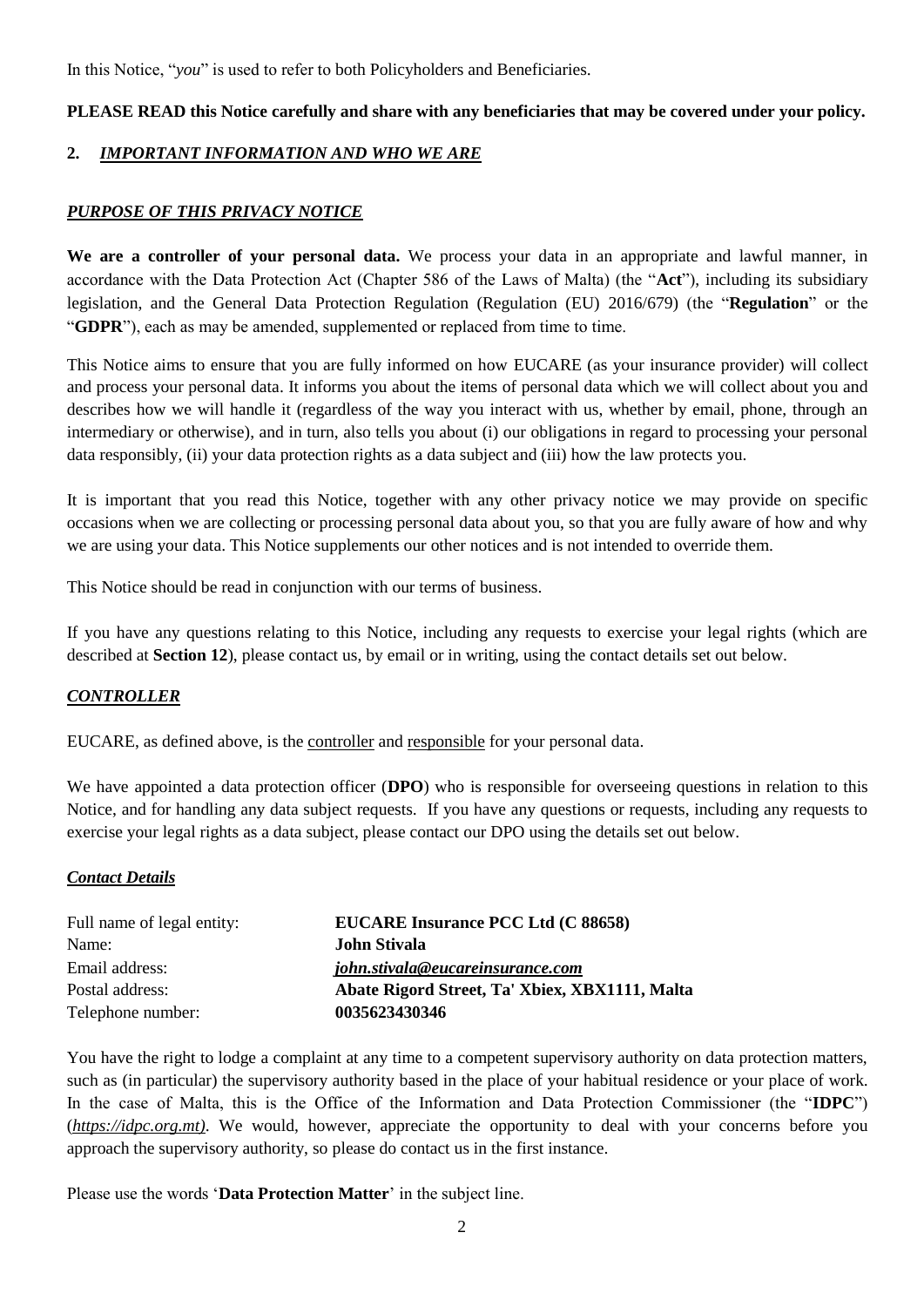### *LAST UPDATE AND YOUR DUTY TO INFORM US OF CHANGES*

This Notice was last updated on **11 th July 2019.**

It is imperative that the personal data we hold about you is accurate and current at all times. Otherwise, this will impair our ability to provide you with the products and/or services which you have requested from us (amongst other potential issues). Please keep us informed if your personal data changes at any time during your relationship with us.

### **3.** *SOME KEY DEFINITIONS*

Set out below are key definitions of certain data protection terms which appear in, and apply to, this Notice.

- "**data subjects**" means living individuals (i.e. **natural persons**) about whom we process personal data.
- "**data controller**" or "**controller**" means a person who determines the purposes for which, and the manner in which, any personal data is processed. As already mentioned, we are a controller of your personal data.
- "**data processor**" or "**processor**" means any person who processes personal data on our behalf (we being the relevant data controller).
- "**legitimate interest**" means our interest to conduct and manage our business affairs appropriately and responsibly, to protect the reputation of our business, and to provide our customers with the best possible service. We make sure to consider and balance any potential impact on you (both positive and negative) and your rights before we process your personal data for our legitimate interests. We do not use your personal data for activities where our interests are overridden by the impact on you (unless we have your consent or are otherwise required or permitted to by law). You can obtain further information about how we assess our legitimate interests against any potential impact on you in respect of specific activities by [contacting](#page-1-0) us at the following email address: *[john.stivala@eucareinsurance.com.](mailto:john_stivala@jltgroup.com)*
- "**performance of a contract**" means processing your personal data where it is necessary for the performance of a contract to which you are a party or otherwise a beneficiary, or to take steps at your request before entering into such a contract and/or providing you with any of our products or services.
- "**personal data**" means data relating to a living individual (i.e. **natural person**) who can be identified from the data (information) we hold or possess. This includes, but is not limited to, your name and surname (including maiden name where applicable), address, date of birth, nationality, gender, civil status, tax status, identity document number, contact details (including mobile and home phone number and personal email address), photographic image, bank account details, emergency contact information and online identifiers. The term "**personal information**", where and when used in this Notice, shall have the same meaning as personal data.
- "**processing**" means any activity that involves use of personal data. It includes obtaining, recording or holding data, or carrying out any operation or set of operations on data (including organising, amending, retrieving, using, disclosing, erasing or destroying it). Processing also includes transferring personal data to third parties.
- "**sensitive personal data**" or "**sensitive data**" or "**special categories of personal data**" includes information about a person's racial or ethnic origin, political opinions, religious or similar beliefs, trade union membership, physical or mental health or condition or sexual life, or about the commission of, or proceedings for, any offence committed or alleged to have been committed by that person, the disposal of such proceedings or the sentence of any court in such proceedings. This type of sensitive data can only be processed under strict conditions.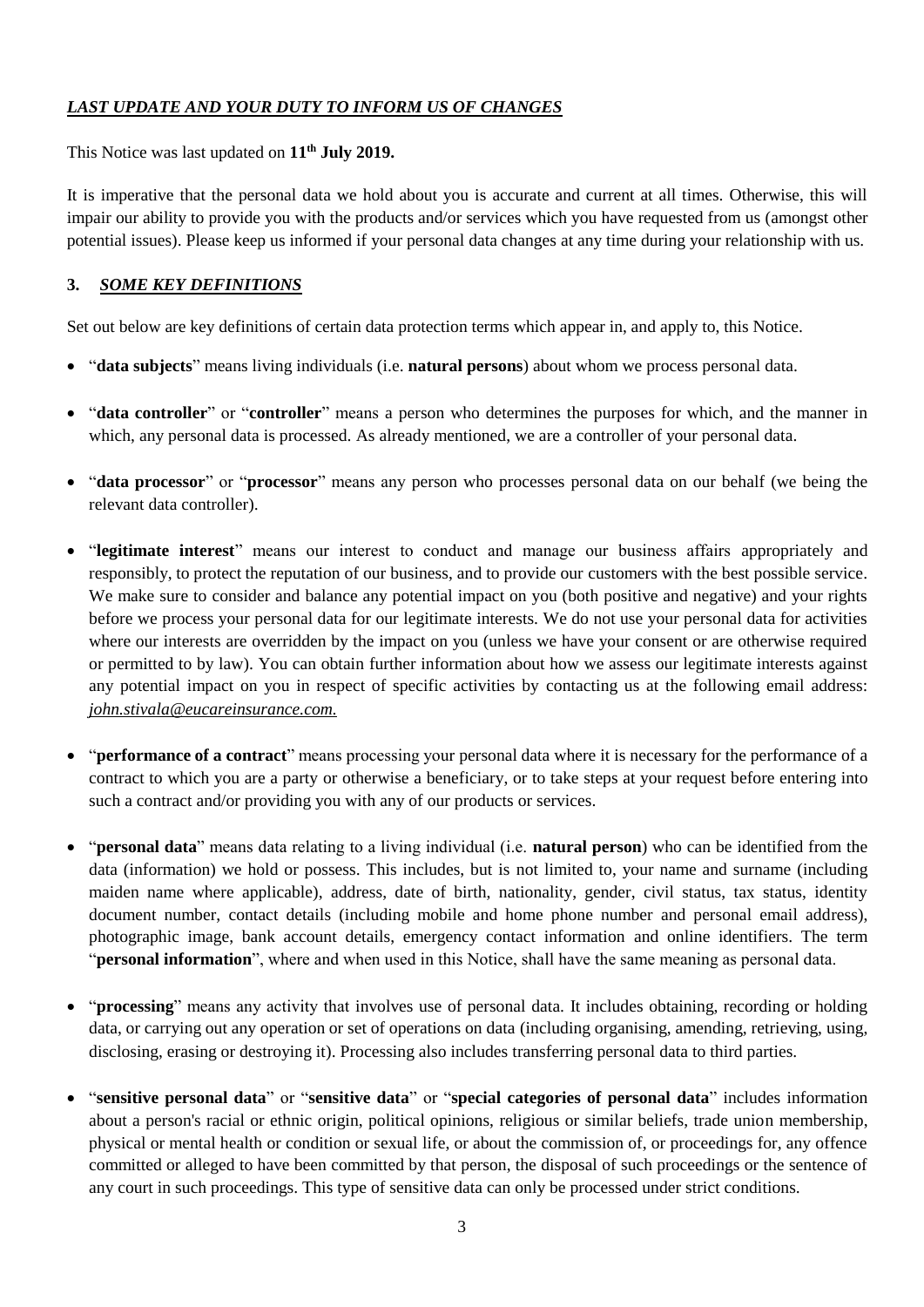• "**comply with a legal obligation**" means processing your personal data where it is necessary to comply with a legal or regulatory obligation to which we are subject.

**Note that personal data does not include information relating to a legal person (such as a body corporate or other entity). Information such as a company name, its company number, registered address and VAT number does not amount to personal data under applicable data protection legislation, including the GDPR. Naturally, we will still treat and handle any and all such information in a confidential manner, in accordance with our standard practices and obligations at law.**

## **4.** *THE DATA WE COLLECT ABOUT YOU*

Personal data, or personal information, means any information about an individual from which that individual can be identified. It does not include where the identity and other identifiers have been removed (**anonymous data**). During the course of your relationship (including at quotation stage), we may collect, use, store and transfer different kinds of personal data about you, which we have grouped together. In that regard, we generally process three main categories of personal data about you and, where applicable in the context of your policy, also your dependents:

- i. **Standard personal data** (for example, information which we use to contact you, identify you and enter into a relationship with you and to manage that relationship);
- ii. **Special categories of personal data**. This mainly applies where we have been engaged as your health insurance provider (whether directly by yourself or where you have been named as a beneficiary under a policy procured by another person), and for which cases we will need to process health information relating to you, i.e. your health data, in order to be able to issue, administer and provide the requested health coverage to you.
- iii. **Due diligence information** (for example, information we receive in connection with our background and screening checks against fraud and anti-money laundering databases).

### *STANDARD PERSONAL INFORMATION*

The data subcategories listed below pertain to 'Standard Personal Data':

- **Identity Data** includes your first name, maiden name (where applicable), surname, title, address, marital status, date of birth, age, gender, sex, nationality, identity card and/or passport number;
- **Contact Data** includes your residential address, email address and telephone and/or mobile number;
- **Coverage Data** includes, in respect of each policy which you hold with us, details about (i) the risks insured; (ii) the type of cover provided; (iii) the amount covered; (iv) the beneficiaries named or enrolled under that policy; (v) our quotation; (vi) your disclosures pursuant to that policy and (vii) your application made with us;
- **Dependency Data** includes identity data about your spouse or partner and other dependents;
- **Employment Data** includes your occupation and current and previous employment information, such as your employer, place of work, type of work, salary, and any health and safety risks that are relevant to your work;
- **Financial Data** includes your bank account number and details and payment history with us;
- **Claims Data** includes details about any claims which you make with us, including the date of that claim, amount of compensation requested, file and interview notes, your claim declaration, related correspondence, our decision and the reasons for our decision and (where applicable) details on any payouts made by us under that claim;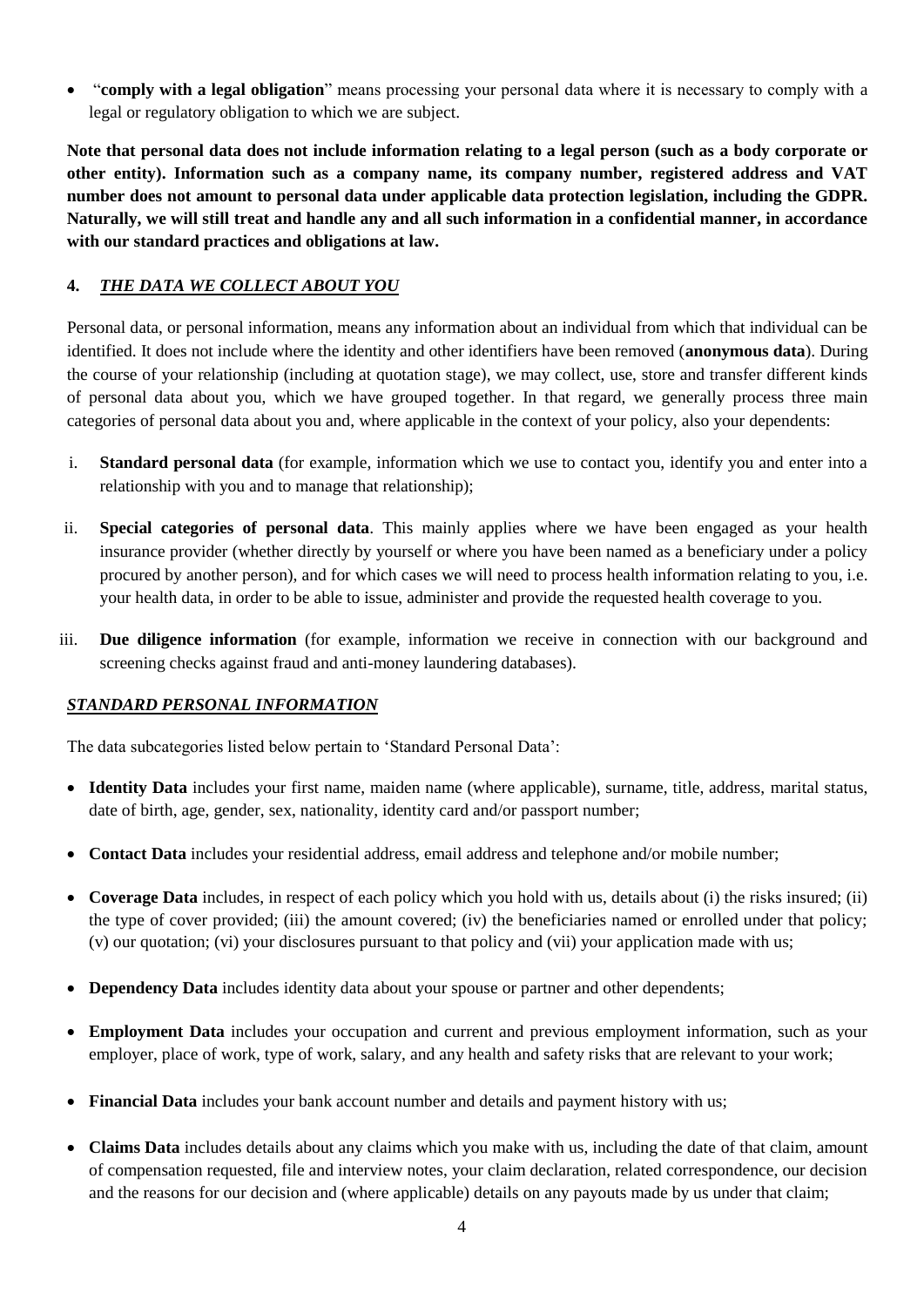- **Marketing Data** includes your preferences in receiving marketing from us and our business partners and your communication preferences.
- **Usage Data**, includes information about how you use our products and services.

Furthermore, we also collect, use and share Aggregate Data, such as statistical or demographic data, for any purpose. Aggregate Data may be derived from your personal data but is not considered personal data at law as this data does not directly or indirectly reveal your identity. However, if we combine or connect Aggregate Data with your personal data so that it can directly or indirectly identify you, we treat the combined data as personal data which will be used and processed by us in accordance with this Notice.

## *SPECIAL CATEGORIES OF PERSONAL DATA*

As mentioned earlier, we also collect and process health data about those customers or applicants who have engaged or requested to engage us as their health insurance provider, including Beneficiaries. We generally need to process this type of sensitive personal data (i.e. '**health data**', as outlined below) as part of our business operations and requirements, including for underwriting and claims handling purposes and in order to be able to issue, administer and provide the health cover which is being requested from us.

More generally, we may also need to process special categories of personal data about our applicants and customers (i.e. not just those for whom we act as their health insurance provider) in order to satisfy our obligations at law and/or for reasons of substantial public interest, such as to prevent insurance fraud.

### **This will primarily involve the following:**

- i. **Health Data**: this applies where you have engaged or requested to engage us as your health insurance provider and comprises information about your current and previous physical and mental health, including details of any physical and / or psychological health or medical conditions which you may be suffering from or may have suffered in the past. We will generally receive or extract such health-related data about you from:
	- applications which you have filled in and submitted to us;
	- any disclosures which you make in connection with an application or a policy;
	- your medical claims history;
	- any medical reports requested or submitted in connection with a claim which you have made;
	- notes and reports about your history and any treatment or care which you have received or need;
	- records of medical services which you have received: and/or
	- referrals provided from your existing or previous insurance provider.

It may also be recorded in any (i) quotes which we may have directly or indirectly issued to you and/or (ii) communications exchanged with you in relation to claims, complaints or incidents.

We will only collect and process your Health Data in limited circumstances, namely **where necessary for an insurance or 'business of insurance' purpose**, such as, for example, to advise on, arrange, provide or manage a health insurance policy which you hold with us, or to verify, investigate and deal with a claim made under that policy in accordance with our applicable terms of business, or relating to rights and responsibilities arising under or in connection with that health policy or at law.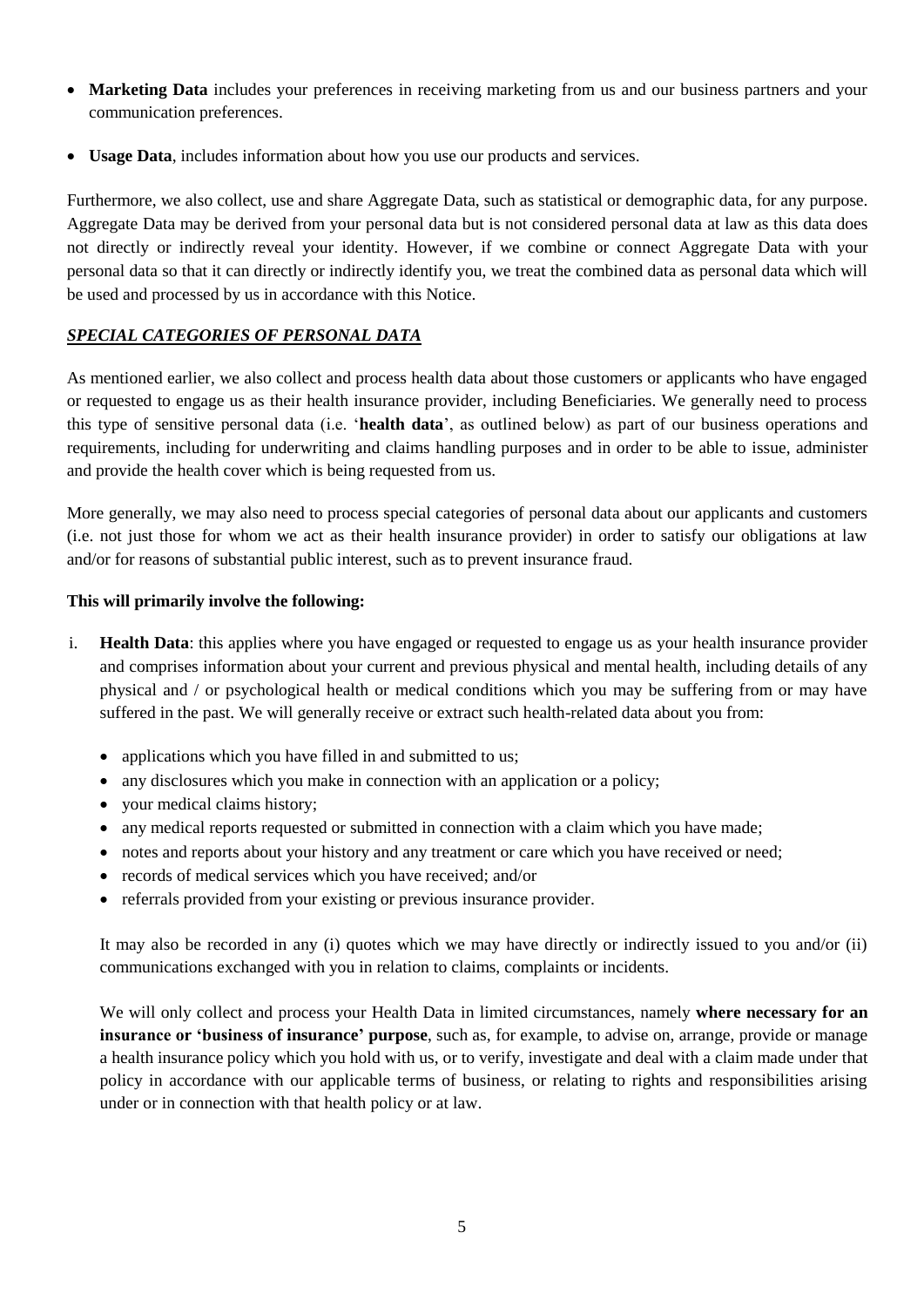In these circumstances, our processing may be based on any or all of the following lawful bases:

- the provision of health / social care or treatment or management of health / social care systems and services;
- to protect the vital interests of the insured (e.g. emergencies);
- for the establishment, exercise or defence of legal claims (e.g. policy claims);
- other derogations introduced under applicable national law in terms of Article 9(4) of the GDPR, such the provisions and conditions of the Processing of Data Concerning Health for Insurance Purposes Regulations (Subsidiary Legislation 586.10 of the laws of Malta) (the "**Insurance Regulations (Malta)**").

Otherwise, if we cannot rely on another lawful basis, we will limit our processing of your Health Data to where we've obtained your **explicit consent.** For instance, we may also ask you to authorise your healthcare provider to supply relevant supporting information, including (where relevant) health information about the family or personal history of each person to be insured under the requested policy.

ii. **Due Diligence Data**: this applies to all of our applicants and customers in general. Through our background and screening checks on applicants and customers, we may receive information about criminal convictions and offences, both actual and alleged, such as for example pending charges ("**Criminal Records**"). We will only process such Criminal Records to the extent required or permitted by applicable law and/or on the basis of any applicable guidelines issued by a competent supervisory authority, including for the purpose of detecting, preventing or suppressing any possible, attempted or perpetrated insurance fraud.

### *IF YOU FAIL TO PROVIDE PERSONAL DATA*

Where we need to collect personal data about you by law, or pursuant to our terms of business and/or service requirements, and you fail to provide that data when requested or object to its processing (such as in the case of Health Data for a health insurance policy), we may not be able to perform or conclude the insurance contract which we have or are trying to enter into with you and may no longer be able to provide you with our products or services. This also applies where you omit any information which we request in our application forms or fail to provide us with certain required disclosures. In certain instances, we may even need to exercise our prerogative to terminate our contract with you and withdraw the provision of our products and services to you.

We will however notify you if this is the case at that point in time.

### **5.** *HOW IS YOUR PERSONAL DATA COLLECTED?*

The personal data that we process about you, as listed above, is collected and generated from a variety of sources, in accordance with applicable laws and regulations, as follows:

- i. **through your interactions with us**, including by phone (**we may record or monitor phone calls** in order to ensure that we are abiding by legal rules and industry codes of practice and for quality assurance purposes), by email, through our website, by filling in and submitting applications or during face-to-face meetings. This includes personal data which you provide when you:
	- request a quotation or apply to procure a policy from us;
	- request or receive any of our products or services;
	- contact us with complaints or queries;
	- report issues;
	- lodge or submit any claims;
	- request marketing to be sent to you;
	- participate in a survey; and/or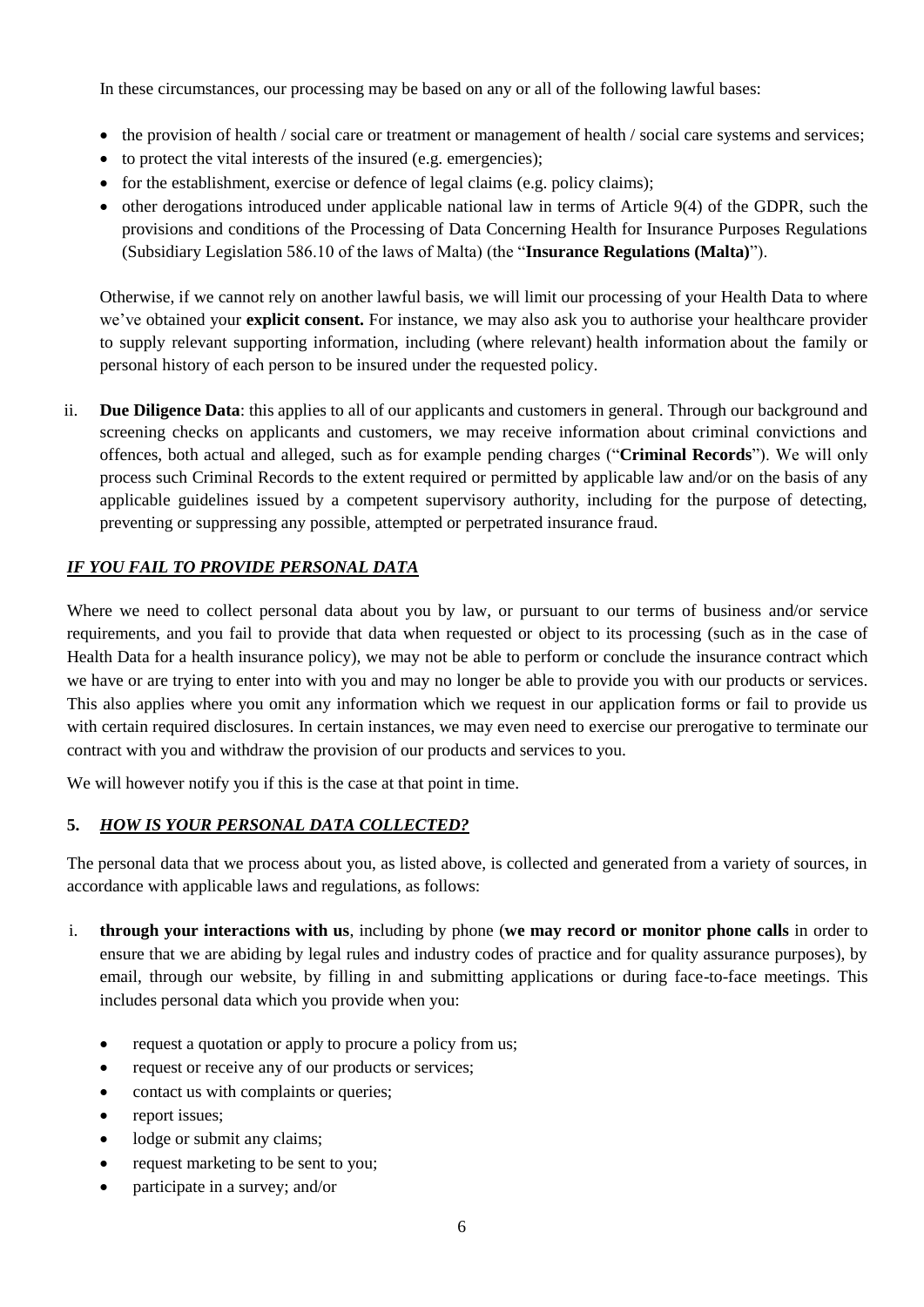- provide us with feedback,
- ii. **through the submission of forms and documents**, such as when you provide us with or include your personal data in any applications, declarations, claims, complaints, forms, questionnaires or other documents which you make or submit to us (including any customer disclosures);
- iii. **in the course of managing and administering our relationship with you**. This might include your claims or cover history, and records of our interactions with you (including any correspondence exchanged with us).

We also collect information from third party sources, including other people and organisations, such as:

- the main member, if you are a dependent under a family insurance policy;
- vour employer, if you are covered by a group insurance plan sponsored or taken out by your employer;
- insurance brokers and other agents involved in the application, arrangement or procurement of your policy;
- any family member or other individual acting on your behalf;
- any healthcare professionals, clinicians, healthcare providers, hospitals or clinics for those cases where we have been engaged, or requested to act, as your health insurance provider;
- other third parties we work with, such as agents working on our behalf, other insurers and reinsurers,
- any business partners or service providers who work with us in relation to your policy, product or service, particularly where we do not provide it to you directly;
- other third parties whom we work with in connection with your policy and/or claims, including actuaries, auditors, legal advisors, translators and interpreters, tax advisors, regulators, data protection supervisory authorities, healthcare professional, other healthcare providers and medical assistance providers;
- debt collection and credit reference agencies and fraud detection agencies;
- publicly available sources, such as the electoral register.

## <span id="page-6-0"></span>**6.** *HOW WE USE YOUR PERSONAL DATA*

We have set out below, in a table format, a description of all the ways we plan to use your personal data, and which of the legal bases we rely upon to do so. We have also identified what our legitimate interests are where appropriate.

Note that we may process your personal data pursuant to more than one lawful ground or basis, depending on the specific purpose for which we are using your data.

| (a) Identity;<br>(a) To review and decide on your<br>(a) Performance of a contract with you;                                                                                                                                                                                                                                                                                                                                                                                                                                                                                                                                                                                                                                                                                                            | Lawful basis for processing including basis |
|---------------------------------------------------------------------------------------------------------------------------------------------------------------------------------------------------------------------------------------------------------------------------------------------------------------------------------------------------------------------------------------------------------------------------------------------------------------------------------------------------------------------------------------------------------------------------------------------------------------------------------------------------------------------------------------------------------------------------------------------------------------------------------------------------------|---------------------------------------------|
| application; and<br>$(b)$ Contact;<br>(b) Necessary to comply with a legal obligation;<br>(b) To enter into a customer<br>(c) Coverage;<br>relationship with you; and<br>(d) Dependency;<br>(c) Necessary for our legitimate interests:<br>(c) To fulfil our contract with you<br>(e) Employment;<br>and execute and implement your<br>• to determine whether we want to enter into a<br>(f) Financial;<br>insurance cover, <i>i.e</i> to provide<br>relationship with you,<br>you/your dependents / beneficiaries<br>$(g)$ Claims;<br>• to determine whether we can take you on as a<br>with the products or services<br>(h) Due Diligence; and<br>customer,<br>requested from us;<br>Health (for health)<br>(i)<br>• to verify your ability to meet financial<br>insurance policies).<br>commitments; |                                             |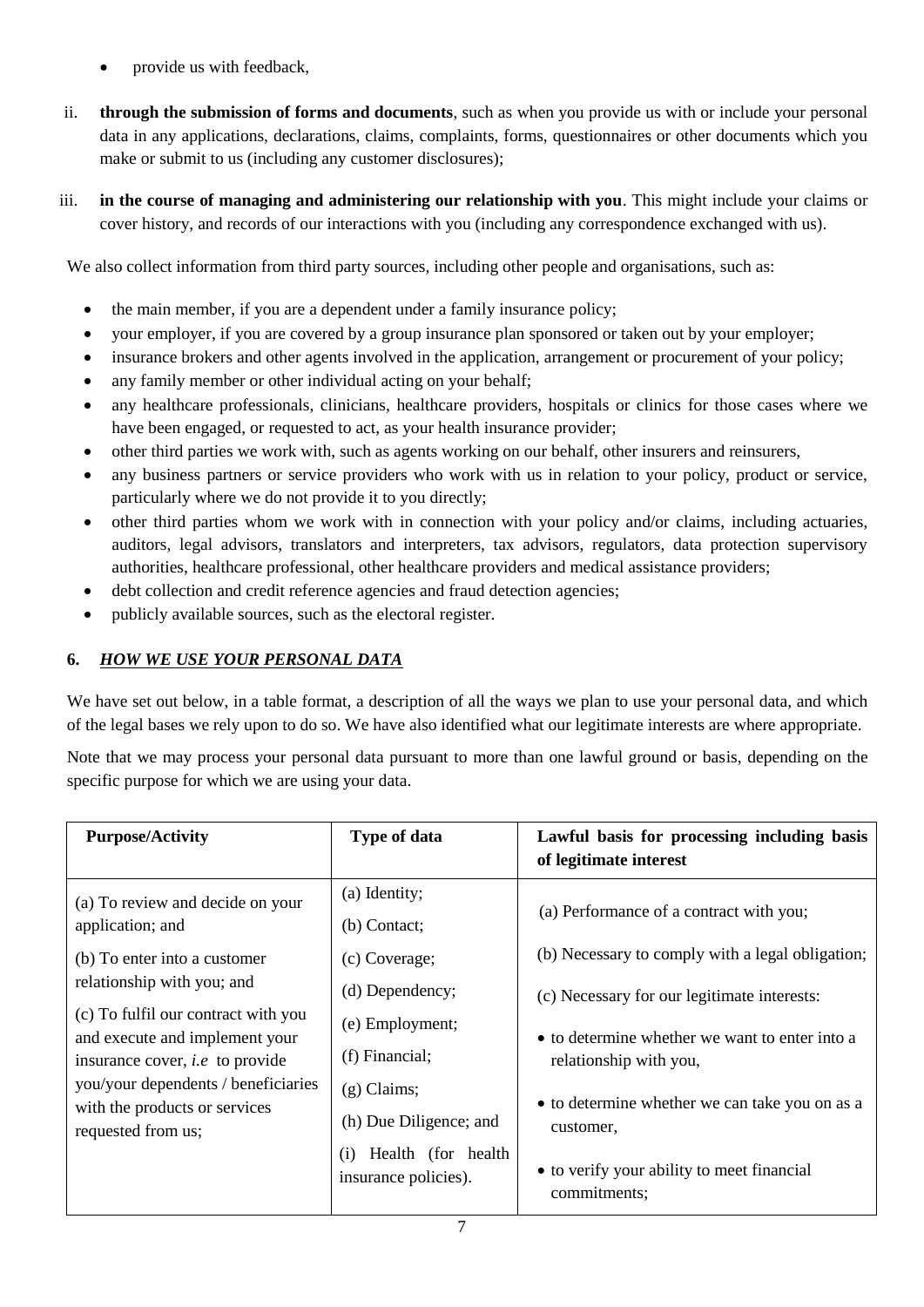|                                                                                                                                                                                                                                       |                                                                                                             | to assess whether the insurance coverage<br>being requested can be granted;<br>(d) Processing is necessary for reasons of<br>substantial public interest (detection, prevention<br>and suppression of fraud); and<br>(e) in the case of Health Data, based on:<br>• reliance on a derogation under applicable<br>national law, such as the satisfaction of the<br>conditions set out Regulation 4 of the<br>Insurance Regulations (Malta);<br>• it being necessary to establish, exercise or<br>defend legal claims (for example, claims<br>made against us under a policy);<br>• in the case of an emergency, to protect your<br>vital interest;<br>the provision of health / social care or<br>$\bullet$<br>treatment or management of health / social<br>care systems and services; or<br>failing any of the above, your explicit<br>consent. |
|---------------------------------------------------------------------------------------------------------------------------------------------------------------------------------------------------------------------------------------|-------------------------------------------------------------------------------------------------------------|--------------------------------------------------------------------------------------------------------------------------------------------------------------------------------------------------------------------------------------------------------------------------------------------------------------------------------------------------------------------------------------------------------------------------------------------------------------------------------------------------------------------------------------------------------------------------------------------------------------------------------------------------------------------------------------------------------------------------------------------------------------------------------------------------------------------------------------------------|
| Due diligence processes:<br>(a) To fulfil any due diligence and<br>KYC internal compliance policies<br>and requirements which we have;<br>and<br>(c) To conduct background and<br>screening checks (including anti-<br>fraud checks). | (a) Identity;<br>(b) Contact;<br>(c) Employment;<br>(d) Financial;<br>(e) Claims; and<br>(f) Due Diligence. | (a) Necessary to comply with a legal obligation;<br>(b) Necessary for our legitimate interests to<br>verify the identity of applicants and to protect<br>against fraud (to the extent that a legal<br>obligation does not apply to us);<br>(c) Processing is necessary for reasons of<br>substantial public interest (detection, prevention<br>and suppression of fraud, including insurance<br>fraud).                                                                                                                                                                                                                                                                                                                                                                                                                                          |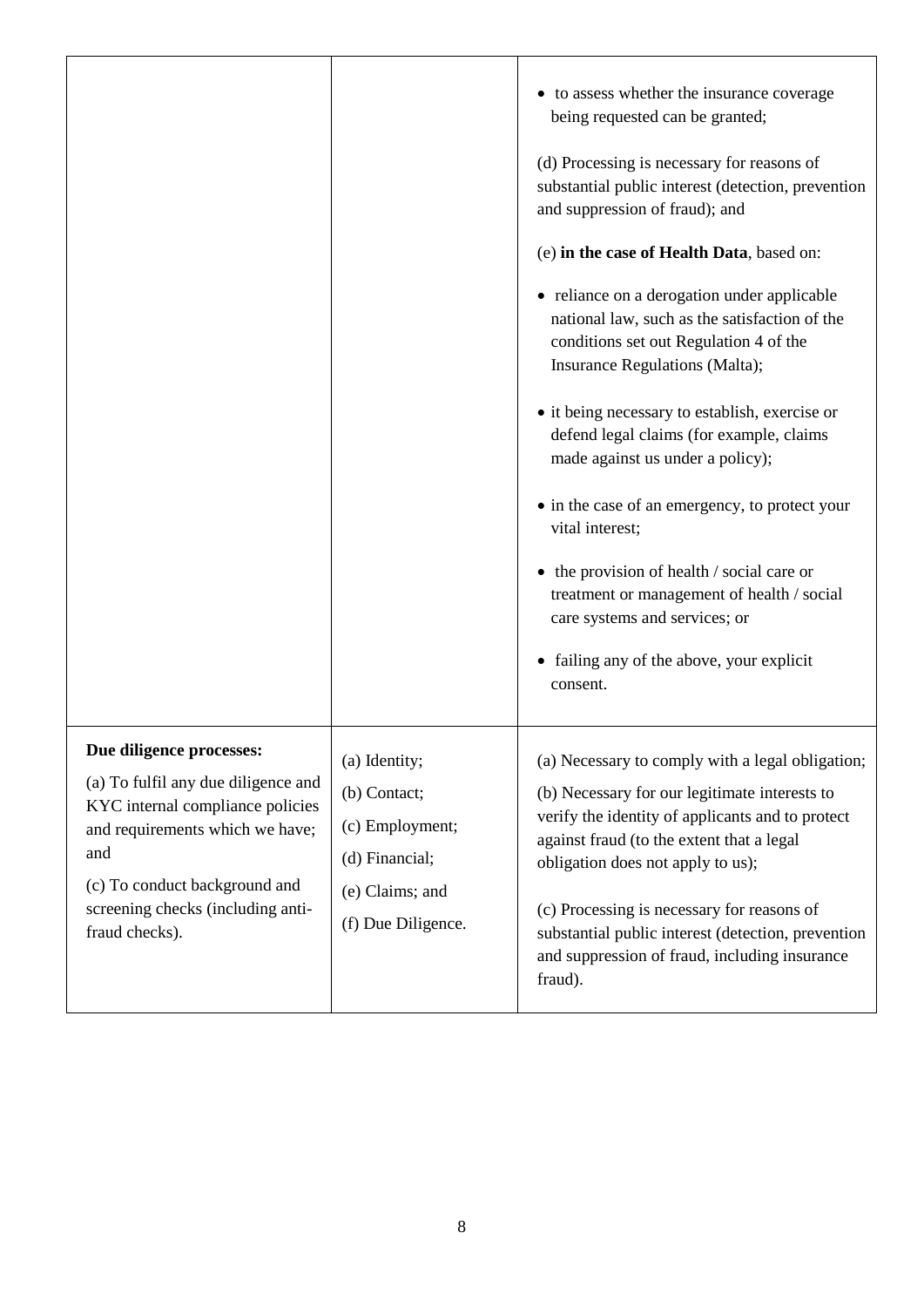|                                                                                                                                                                                                                                                                         | (a) Identity;                                                                                            |                                                                                                                                                                                                                                                                                                                                                                                                                                                                             |
|-------------------------------------------------------------------------------------------------------------------------------------------------------------------------------------------------------------------------------------------------------------------------|----------------------------------------------------------------------------------------------------------|-----------------------------------------------------------------------------------------------------------------------------------------------------------------------------------------------------------------------------------------------------------------------------------------------------------------------------------------------------------------------------------------------------------------------------------------------------------------------------|
| <b>Insurance contract</b><br>administration, including:                                                                                                                                                                                                                 | (b) Contact;                                                                                             | (a) Performance of a contract with you;                                                                                                                                                                                                                                                                                                                                                                                                                                     |
| (a) quotation;                                                                                                                                                                                                                                                          | (c) Coverage;                                                                                            | (b) Necessary to comply with a legal obligation;                                                                                                                                                                                                                                                                                                                                                                                                                            |
| (b) underwriting;                                                                                                                                                                                                                                                       | (d) Dependency;                                                                                          | (c) Necessary for our legitimate interests:                                                                                                                                                                                                                                                                                                                                                                                                                                 |
| (c) policy administration;                                                                                                                                                                                                                                              | (e) Employment;                                                                                          |                                                                                                                                                                                                                                                                                                                                                                                                                                                                             |
| (d) claims handling;                                                                                                                                                                                                                                                    | (f) Financial;                                                                                           | • to make sure that claims are handled<br>efficiently and to investigate complaints,                                                                                                                                                                                                                                                                                                                                                                                        |
| (e) direct claims settlement                                                                                                                                                                                                                                            | $(g)$ Claims; and                                                                                        |                                                                                                                                                                                                                                                                                                                                                                                                                                                                             |
| (e) renewals;                                                                                                                                                                                                                                                           | (h) Health (for health                                                                                   | • to make sure that the information used to<br>handle your claim or complaint is accurate;                                                                                                                                                                                                                                                                                                                                                                                  |
| (f) premium adjustments;                                                                                                                                                                                                                                                | insurance policies).                                                                                     |                                                                                                                                                                                                                                                                                                                                                                                                                                                                             |
| $(g)$ payouts;                                                                                                                                                                                                                                                          |                                                                                                          | • to collect insurance premiums;                                                                                                                                                                                                                                                                                                                                                                                                                                            |
| (h) manage premiums, payments<br>and fees; and                                                                                                                                                                                                                          |                                                                                                          | • identify and limit outstanding payments due;                                                                                                                                                                                                                                                                                                                                                                                                                              |
| (i) claims file administration;                                                                                                                                                                                                                                         |                                                                                                          | (d) in the case of Health Data, based on:                                                                                                                                                                                                                                                                                                                                                                                                                                   |
|                                                                                                                                                                                                                                                                         |                                                                                                          | • reliance on a derogation under applicable<br>national law, such as the satisfaction of the<br>conditions set out Regulation 4 of the<br>Insurance Regulations (Malta);<br>• it being necessary to establish, exercise or<br>defend legal claims (for example, claims<br>made against us under a policy);<br>• in the case of an emergency, to protect your<br>vital interest;<br>• the provision of health / social care or<br>treatment or management of health / social |
|                                                                                                                                                                                                                                                                         |                                                                                                          | care systems and services; or                                                                                                                                                                                                                                                                                                                                                                                                                                               |
|                                                                                                                                                                                                                                                                         |                                                                                                          | • failing any of the above, your explicit<br>consent.                                                                                                                                                                                                                                                                                                                                                                                                                       |
| (a) For legal, tax and accounting<br>purposes (e.g. reporting to tax $\&$<br>regulatory authorities, and<br>accounting record requirements);<br>(b) To collect and recover debts<br>owed to us (debt recovery); and<br>(c) For internal record keeping<br>requirements. | (a) Identity;<br>(b) Contact;<br>(c) Coverage;<br>(d) Dependency;<br>(f) Financial; and<br>$(g)$ Claims. | (a) Performance of a contract with you.<br>(b) Necessary to comply with a legal obligation<br>(namely, accounting and other record-keeping<br>requirements).<br>(c) Necessary for our legitimate interests (to<br>enforce our rights and recover debts due to us).                                                                                                                                                                                                          |
|                                                                                                                                                                                                                                                                         |                                                                                                          |                                                                                                                                                                                                                                                                                                                                                                                                                                                                             |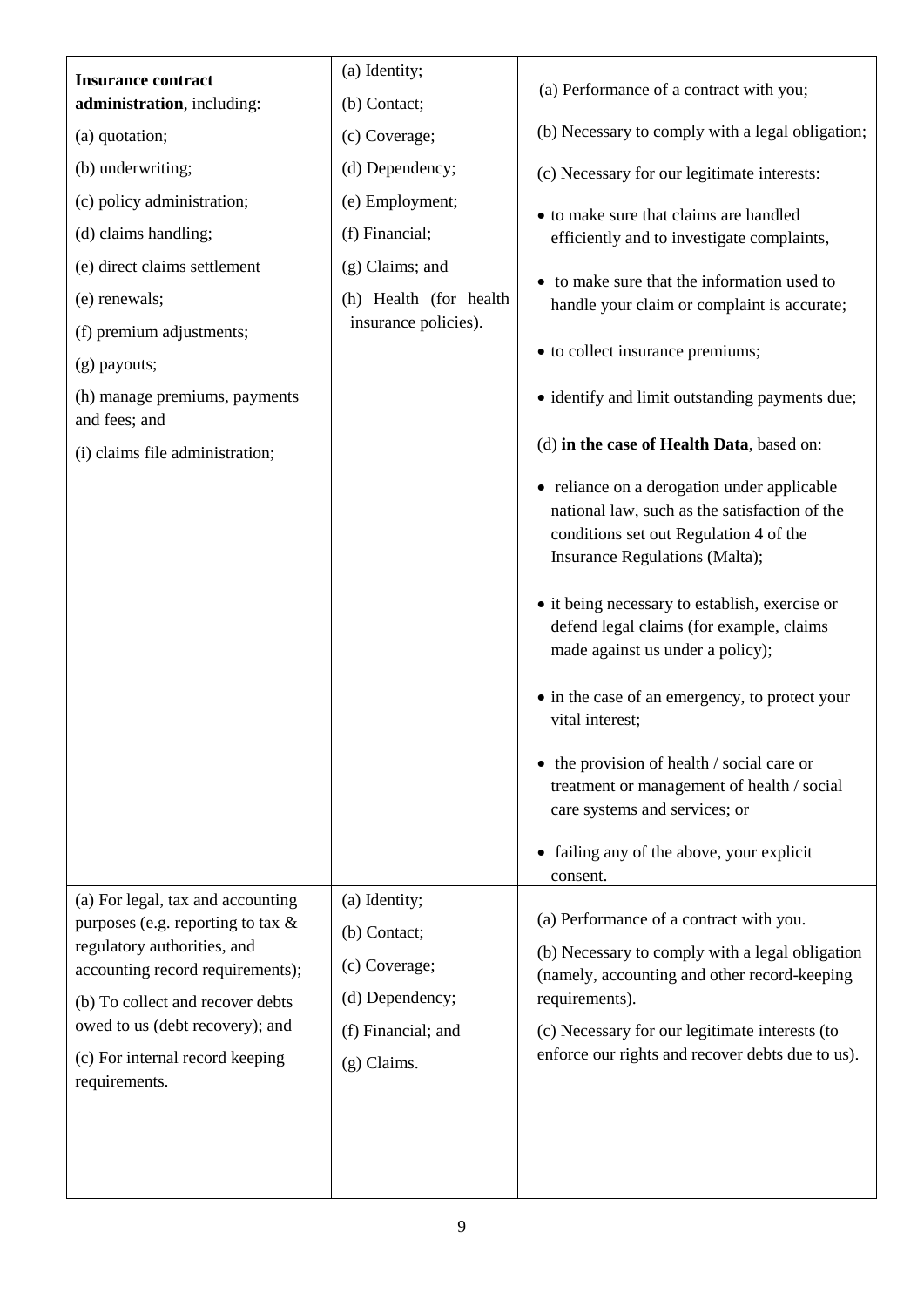| Relationship management.                                                                                                                                                                                                                                                                                                                                                                                                                                                                                                                                                                                                                                                                                                       |                                                                                                                                                                                                        |                                                                                                                                                                                                                                                                                                                                                                                                                                                                                                                                                                                                                                                                                                                           |
|--------------------------------------------------------------------------------------------------------------------------------------------------------------------------------------------------------------------------------------------------------------------------------------------------------------------------------------------------------------------------------------------------------------------------------------------------------------------------------------------------------------------------------------------------------------------------------------------------------------------------------------------------------------------------------------------------------------------------------|--------------------------------------------------------------------------------------------------------------------------------------------------------------------------------------------------------|---------------------------------------------------------------------------------------------------------------------------------------------------------------------------------------------------------------------------------------------------------------------------------------------------------------------------------------------------------------------------------------------------------------------------------------------------------------------------------------------------------------------------------------------------------------------------------------------------------------------------------------------------------------------------------------------------------------------------|
| (a) To enable us to manage our<br>relationship with you in an<br>efficient and effective manner;<br>(b) To keep our records up to<br>date, including in relation to your<br>policy, renewals and claims;<br>(c) To ensure that you have<br>received a product or service<br>which you are covered for;<br>(d) To maintain records of our<br>products and services provided to<br>you and our interactions with you;<br>(e) To perform material control<br>and ensure that you have been<br>provided with the best possible<br>treatment or service<br>(f) To respond to any queries or<br>complaints we may receive from<br>you and to seek to resolve these;<br>(g) To notify you of any changes<br>to our terms or policies. | (a) Identity;<br>(b) Contact;<br>(c) Coverage;<br>(d) Dependency;<br>(e) Employment;<br>(f) Financial;<br>$(g)$ Claims;<br>(h) Due Diligence; and<br>(i) Health (for health<br>insurance policies).    | (a) Performance of a contract with you;<br>(b) Necessary to comply with a legal obligation;<br>(c) in the case of Health Data, based on:<br>• reliance on a derogation under applicable<br>national law, such as the satisfaction of the<br>conditions set out Regulation 4 of the<br>Insurance Regulations (Malta);<br>• it being necessary to establish, exercise or<br>defend legal claims (for example, claims<br>made against us under a policy);<br>• in the case of an emergency, to protect your<br>vital interest;<br>$\bullet$ the provision of health / social care or<br>treatment or management of health / social<br>care systems and services; or<br>• failing any of the above, your explicit<br>consent. |
| (a) To detect, prevent, suppress<br>and/or report fraudulent activity<br>and/or any other criminal activity.<br>(b) To assist and cooperate in any<br>investigations against you, as may<br>be required of us, (including any<br>investigations being carried out<br>against you by other insurers);<br>(c) Risk Management: to<br>conduct our audit, compliance<br>controls and other risk<br>management functions.                                                                                                                                                                                                                                                                                                           | (a) Identity;<br>(b) Contact;<br>(c) Coverage;<br>(d) Dependency;<br>(e) Employment;<br>(f) Financial;<br>$(g)$ Claims;<br>(h) Due Diligence; and<br>Health (for health<br>(i)<br>insurance policies). | (a) Performance of a contract with you;<br>(b) Necessary to comply with a legal obligation;<br>(c) Necessary for our legitimate interests:<br>• analyse data for risk management (including<br>the control of health care expenditures);<br>• maintain an internal registration to help<br>combat fraud and comply with legal<br>obligations;<br>(c) in the case of Health Data, based on:<br>• reliance on a derogation under applicable<br>national law, such as the satisfaction of the<br>conditions set out Regulation 4 of the<br>Insurance Regulations (Malta);<br>• it being necessary to establish, exercise or<br>defend legal claims (for example, claims<br>made against us under a policy);                  |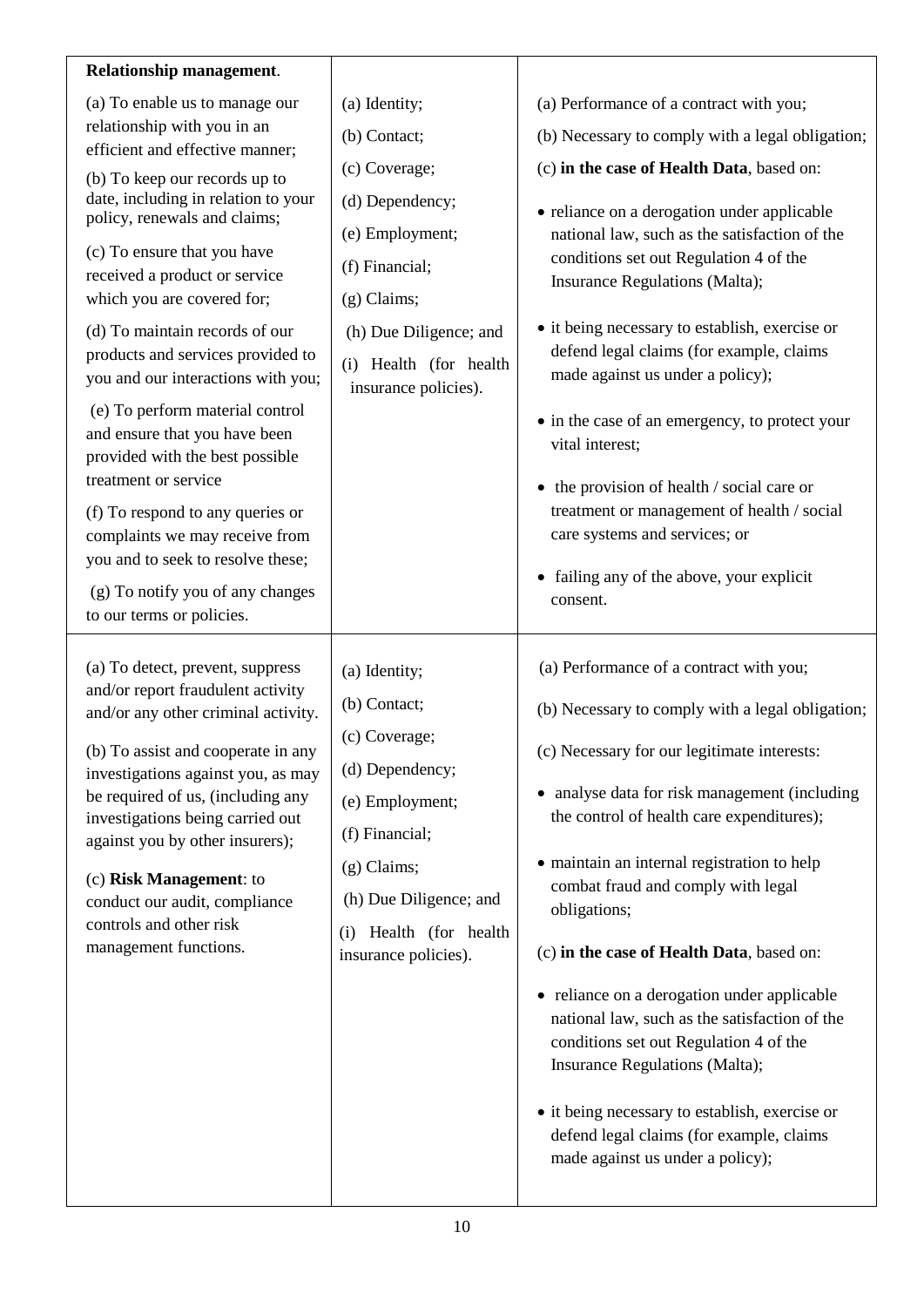|                                                                                                                                                                                                                                                                                                                                                                                                                                                                              |                                                                                   | • in the case of an emergency, to protect your<br>vital interest;<br>$\bullet$ the provision of health / social care or<br>treatment or management of health / social<br>care systems and services; or<br>• failing any of the above, your explicit<br>consent.                                             |
|------------------------------------------------------------------------------------------------------------------------------------------------------------------------------------------------------------------------------------------------------------------------------------------------------------------------------------------------------------------------------------------------------------------------------------------------------------------------------|-----------------------------------------------------------------------------------|-------------------------------------------------------------------------------------------------------------------------------------------------------------------------------------------------------------------------------------------------------------------------------------------------------------|
| <b>Marketing</b><br>(a) To deliver advertisements to<br>you and measure or understand<br>the effectiveness of the<br>advertising which we serve to<br>you;<br>(b) To develop and carry out<br>marketing activities;<br>(c) For statistical research and<br>analysis so that we can monitor<br>and improve our products and<br>services, or develop new ones;<br>(d) To use data analytics to<br>improve our products, services,<br>marketing, and customer<br>relationships. | (a) Identity;<br>(b) Contact<br>(c) Coverage;<br>(d) Marketing; and<br>(e) Usage. | (a) Necessary for our legitimate interests:<br>to study and evaluate how customers use<br>our products and/or services;<br>to develop them;<br>$\bullet$<br>to grow our business;<br>$\bullet$<br>to inform our marketing strategy;<br>$\bullet$<br>research the quality of coverage provided;<br>$\bullet$ |

Please contact us at *[john.stivala@eucareinsurance.com](mailto:john_stivala@jltgroup.com)* if you need further details, or even if you simply wish to enquire about the specific lawful basis we are relying on to process your personal data where more than one lawful basis has been set out in the table below.

# **Change of purpose**

We will only use your personal data for the purposes for which we collected it, unless we reasonably consider that we need to use it for another reason and that reason is compatible with the original purpose, or we are obliged to process your data by applicable laws or court or regulatory orders.

If you wish to get an explanation as to how the processing for the new purpose is compatible with the original purpose, please [contact us](#page-1-0) at *[john.stivala@eucareinsurance.com.](mailto:john_stivala@jltgroup.com)*

If we need to use your personal data for an unrelated purpose, we will notify you and we will explain the legal basis which allows us to do so. Please note that we may process your personal data without the need to obtain your consent, in compliance with the above rules, where this is required or permitted by law.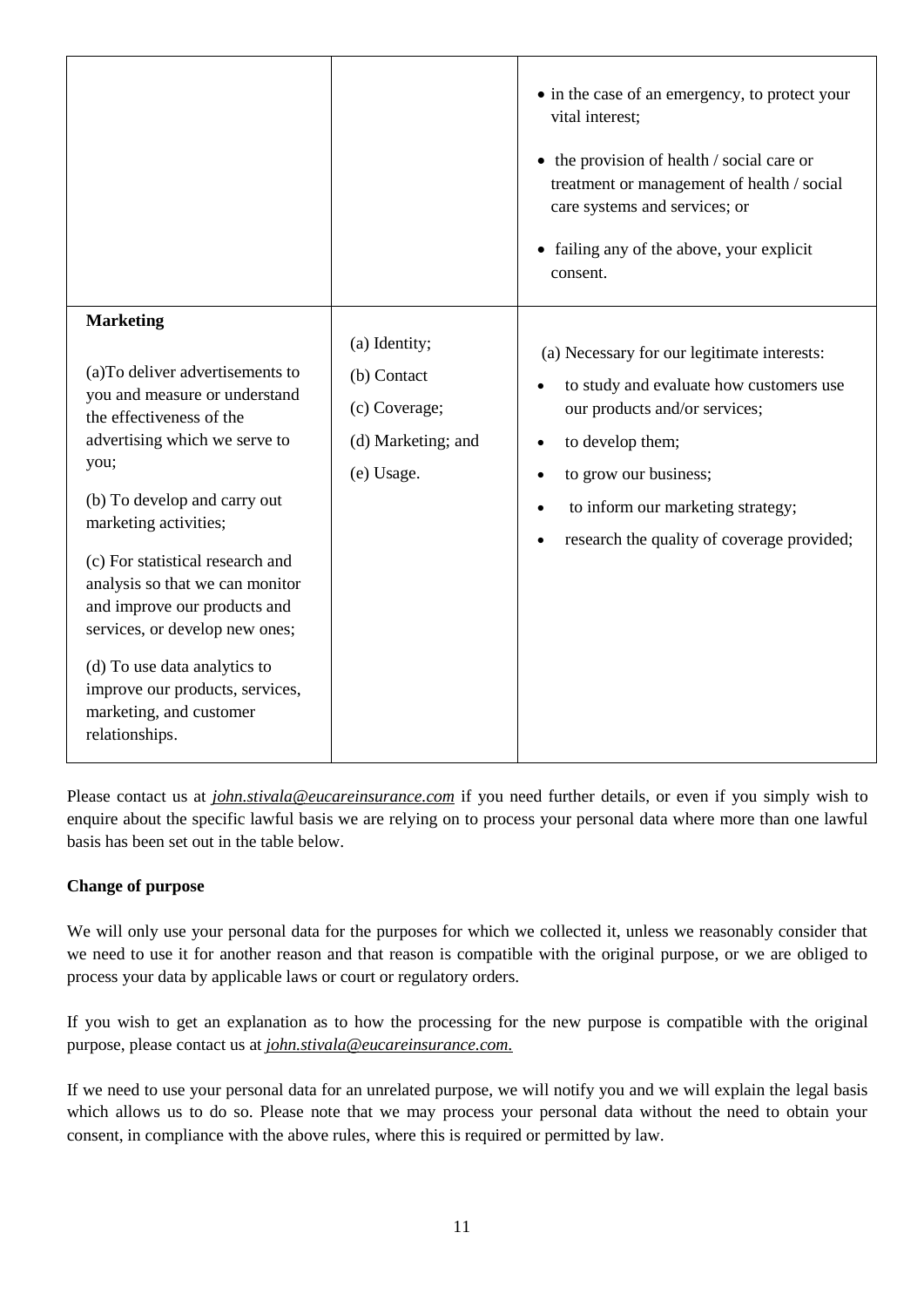## <span id="page-11-0"></span>**7.** *MARKETING*

You may **receive marketing communications from us** (which may consist of newsletters, industry updates, mailshots, publications, promotional materials and/or information about our events) where:

- you provide your consent to receiving such marketing communications; or
- you have an ongoing customer relationship with us;

#### **AND**

• provided you have not unsubscribed to receiving marketing from us (see **your right to object** below).

### *THIRD-PARTY MARKETING*

We will get your express opt-in consent before we share your personal data with any third parties (including any associated or affiliated entities) for marketing purposes.

### *OPTING OUT*

You can ask us to stop sending such advertising and marketing communications at any time by:

- following the **opt-out** or **unsubscribe** links on any marketing message sent to you;
- contacting us at any time at *[john.stivala@eucareinsurance.com](mailto:john_stivala@jltgroup.com)*.

Where you opt out of receiving such communications, this will not apply to personal data processed or provided to us as a result of your entry into a customer relationship with us or the provision of our products or services to you.

### **8.** *DISCLOSURES OF YOUR PERSONAL DATA*

We will ensure that your personal data is processed in a manner that is compatible with the purposes indicated above at **Section [6](#page-6-0)**. For these stated purposes, we may have to disclose or share your personal data, including your submitted forms, with the parties set out below, each of whom operate as joint or independent controllers.

- **our appointed intermediaries**, whom we have appointed to act as our agent and to sell our products and services on our behalf. We generally also outsource claims handling to our appointed intermediaries.
- **our reinsurers**, whom we have appointed to reinsure and mitigate our risks;
- **your insurance broker**;
- **the policyholder or your broker** if you are a member or a beneficiary under a policy taken out by that holder;
- **your employer (or their broker)** for coverage, premium or renewal administration purposes if you are a member or beneficiary under an insurance scheme or plan taken out by your employer;
- **healthcare professionals, healthcare providers and clinicians** used to assess or support your application for a health insurance policy with us or any claims which you make under a policy;
- **Employers or representatives**: if you receive a discount on your premium because you are part of a collective insurance, we use your personal data to periodically check with your employer or representative to see whether you are still entitled to this discount;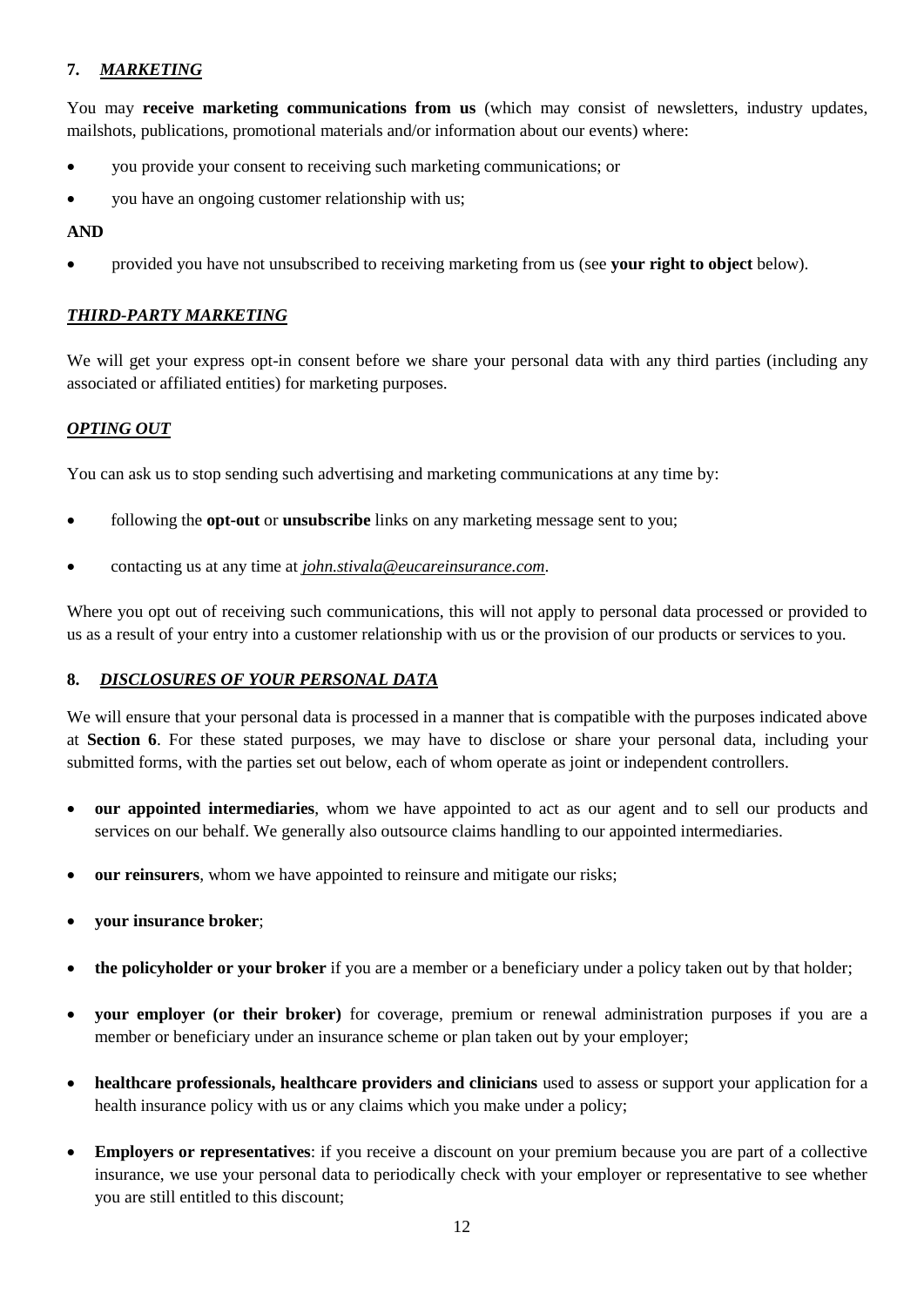- **Suppliers** that we engage to receive and process claims on our or your behalf;
- **Our professional advisors** (such as our auditors, actuaries, accountants, insurance managers, financial advisers and legal counsel);
- **Other organisations** where exchange of information is necessary for the purpose of fraud protection or credit risk reduction (including with other insurers);
- **debt recovery agencies** who assist us with the recovery of debts owed to us;
- **To regulators, government bodies and tax authorities**, when required by applicable laws;
- **To any relevant party, claimant, law enforcement agency or court**, to the extent necessary for the establishment, exercise or defence of legal claims in accordance with applicable law and regulation; and
- **To any relevant party** for the purposes of prevention, investigation, detection or prosecution of criminal offences in accordance with applicable law and regulation; and
- **Third parties to whom we may choose to sell, transfer, or merge parts of our business or our assets**  (successors in title). Alternatively, we may seek to acquire other businesses or merge with them. If a change happens to our business, the new owners may use your personal data in the same way as set out in this Notice.

We require all third parties to respect the security of your personal data and to treat it in accordance with the law.

As indicated, we may also disclose your data if we are under a duty to disclose or share your personal data to comply with any legal obligation, judgment or under an order from a court, tribunal or authority. We may also transfer your personal data when we are required to do so by any judicial body, court order or order issued by a police authority.

We may also disclose your data to enforce our contractual terms with you or your entity, or to protect our rights, property or safety, that of our partners or other applicants or investors. This includes exchanging information with other companies and organisations for the purposes of fraud protection.

# **9.** *INTERNATIONAL TRANSFERS*

As we deal with many international organisations and use global information systems in connection with our business, we may need to from time to time transfer your personal data to outside the European Economic Area ("**EEA**") (*i.e.* the EU Member States plus Norway, Liechtenstein and Iceland). We will only do so to the extent necessary for the purposes stated in this Notice, including to: (i) provide our products or services to you; (ii) fulfil our contractual obligations to you or exercise our contractual obligations against you; (iii) comply with our legal or regulatory obligations or (iv) assert, exercise or defend a legal claim.

Where we do need to transfer your personal data outside the EEA (whether for these purposes or any other purpose listed in **Section [6](#page-6-0)**), we will ensure a similar degree of protection is afforded to that personal data by ensuring at least one of the following safeguards applies or is otherwise implemented:

- We will only transfer your personal data to countries that have been deemed to provide an adequate level of protection for personal data by the European Commission.
- In the absence of an adequacy decision, we will use standard contractual clauses that have been approved by the European Commission.
- Where we use providers based in the U.S., we may transfer data to them if they are part of the Privacy Shield which requires them to provide similar protection to personal data shared between the Europe and the US.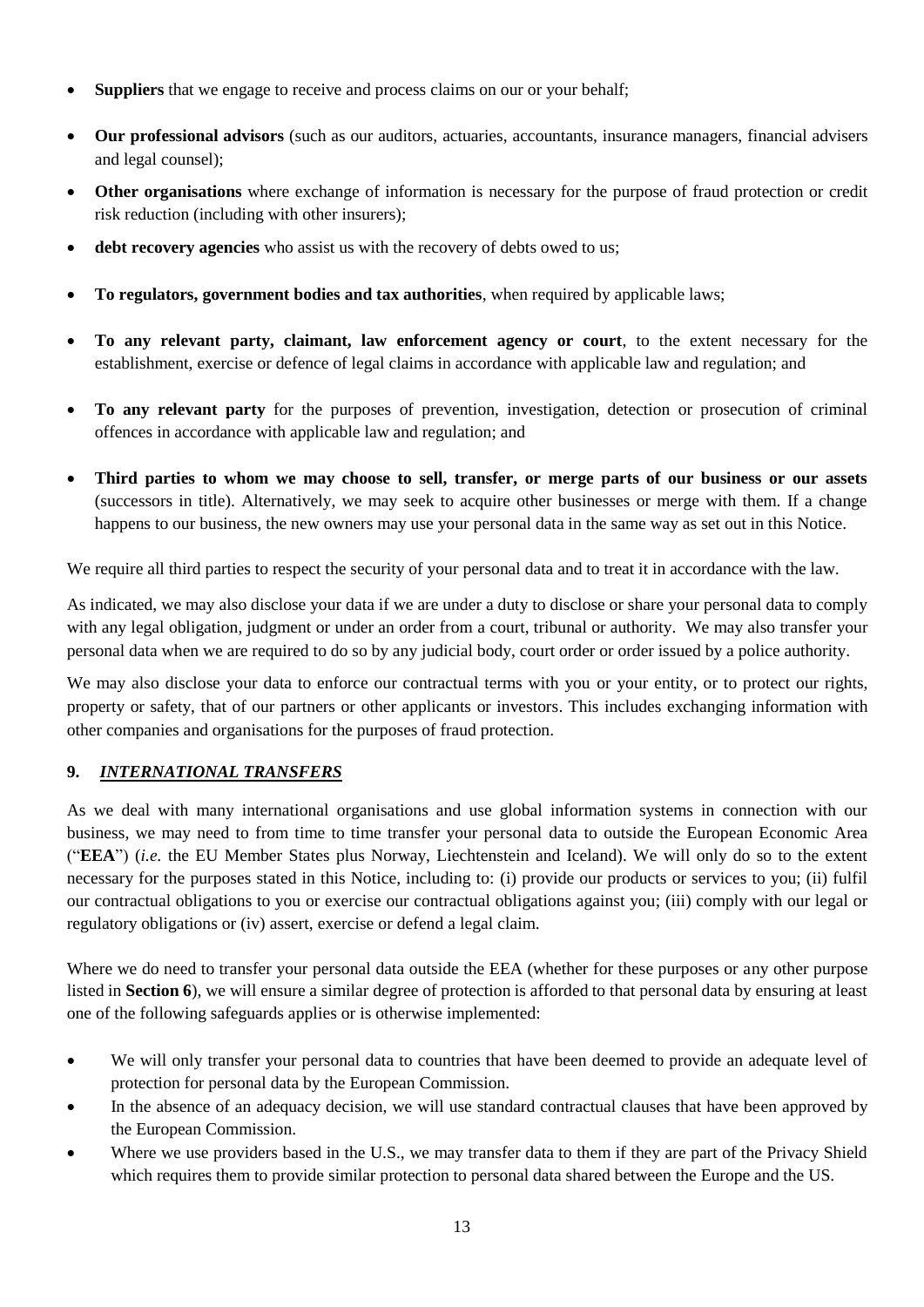Please contact our **DPO** at *[john.stivala@eucareinsurance.com](mailto:john_stivala@jltgroup.com)* if you want further information on the specific mechanism used by us when transferring your personal data out of the EEA.

# **10.** *DATA SECURITY*

We have put in place appropriate security measures to prevent your personal data from being accidentally lost, used or accessed in an unauthorised way, altered or disclosed (**safeguard its integrity and confidentiality**). We also regularly review and, where practicable, improve upon these security measures. We limit access to your personal data to those employees who 'need-to-know' such information, as based on their respective work duties with us.

Additionally, we have also put in place procedures to deal with any suspected personal data breach and will notify you and any applicable regulator of a breach where we are legally required to do so.

# **11.** *DATA RETENTION*

### *How long will you use my personal data for?*

### **Please note that we consider our relationship with customers to be an ongoing and continuous relationship, until terminated by either party.**

To determine the appropriate retention period, we consider the amount, nature, and sensitivity of the personal data, the potential risk of harm from unauthorised use or disclosure of your data, the purposes for which we process your data and whether we can achieve those purposes through other means, and the applicable legal requirements.

We will only retain your personal data for as long as necessary to fulfil the purposes for which we collected it, *i.e.* the performance our contract with you and the ongoing provision of your insurance cover, and **thereafter**:

- to satisfy any legal, accounting, tax or reporting obligations to which we may be subject;
- to the extent that we may also need to retain your personal data to be able to assert, exercise or defend possible legal claims against or otherwise involving you (including any claims connected with a policy).

**In most cases**, we will retain a customer's personal data (whether a policyholder, member or beneficiary) for a period of time which is equal to the duration of the policy and cover held with us, including any renewals thereof, and for a further period of *seven (7) years* from the date the policy expires or lapses, save for cases where a longer retention period is required for possible disputes or claims, ongoing or pending investigations, requests made by competent authorities or pursuant to applicable laws, including record-keeping requirements.

# **Kindly contact our DPO at [john.stivala@eucareinsurance.com](mailto:john_stivala@jltgroup.com) for further details about the retention periods that we apply.**

### *Data Minimisation*

Whenever and to the extent possible, we anonymise the data which we hold about you when it is no longer necessary to identify you from the data which we hold about you. In some circumstances, we may even anonymise your personal data (so that it can no longer be associated with you) for research or statistical purposes, in which case we may use this information indefinitely without further notice to you.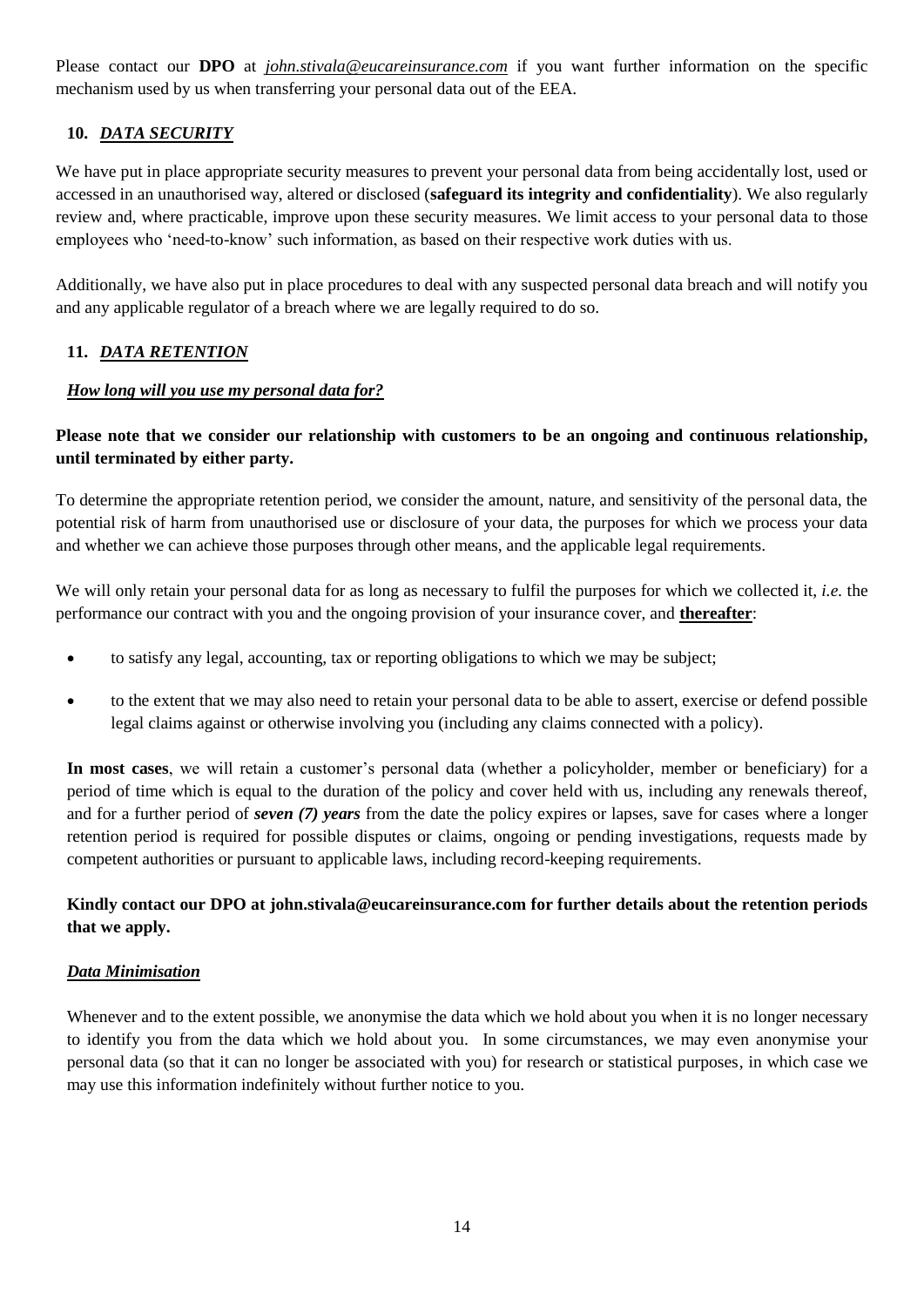# <span id="page-14-0"></span>**12.** *YOUR LEGAL RIGHTS*

Under certain circumstances, data protection laws grant you certain rights in relation to your personal data.

- *Request access to your personal data*.
- *Request correction (rectification) of your personal data*.
- *Request erasure of your personal data*.
- *Object to processing of your personal data*.
- *Request restriction of processing your personal data*.
- *Request transfer of your personal data*.
- *Right to withdraw consent*.

If you wish to exercise any of the rights set out above, please contact our **DPO** at *[john.stivala@eucareinsurance.com](mailto:john_stivala@jltgroup.com)*

# **KINDLY NOTE THAT NONE OF THESE DATA SUBJECT RIGHTS ARE ABSOLUTE, AND MUST GENERALLY BE WEIGHED AGAINST OUR OWN LEGAL OBLIGATIONS AND LEGITIMATE INTERESTS. IF A DECISION IS TAKEN TO OVERRIDE YOUR DATA SUBJECT REQUEST, YOU WILL BE INFORMED OF THIS BY OUR DPO ALONG WITH THE REASONS FOR OUR DECISION.**

### **No fee is usually charged**

You will not have to pay a fee to access your personal data (or to exercise any of the other rights). However, we may charge a reasonable fee if your request is clearly unfounded, repetitive or excessive. Alternatively, we may simply refuse to comply with your request in these circumstances.

#### **What we may need from you**

We may need to request specific information from you to help us confirm your identity and ensure your right to access your personal data (or to exercise any of your other rights). This is a security measure to ensure that personal data is not disclosed or revealed to any person who has no right to receive it. We may also contact you to ask you for further information in relation to your request to speed up our response.

### **Time limit to respond**

We try to respond to all legitimate requests within a period of one month from the date of receiving your request. Occasionally it may take us longer than a month if your request is particularly complex or you have made a number of requests. In this case, we will notify you and keep you updated.

### **YOU HAVE THE RIGHT TO**

### **i.** *REQUEST ACCESS*

You have the right to **request access** to your personal data (commonly known as a "*data subject access request*"). This enables you to request information as to whether or not your personal data is being processed by us, and to also request a copy of the information that we hold about you (to check, for instance, that we are processing it lawfully).

You may send an email to *[john.stivala@eucareinsurance.com](mailto:john_stivala@jltgroup.com)* requesting information as the personal data which we process. Generally, you shall receive one copy free of charge via email of the personal data which is undergoing processing. Any further copies of the information processed will typically incur a charge of **€10.00**.

This right to access your personal data is without prejudice to the integrity and confidentiality of the personal data of other persons. You are only entitled to request access to personal data that **relates to you.**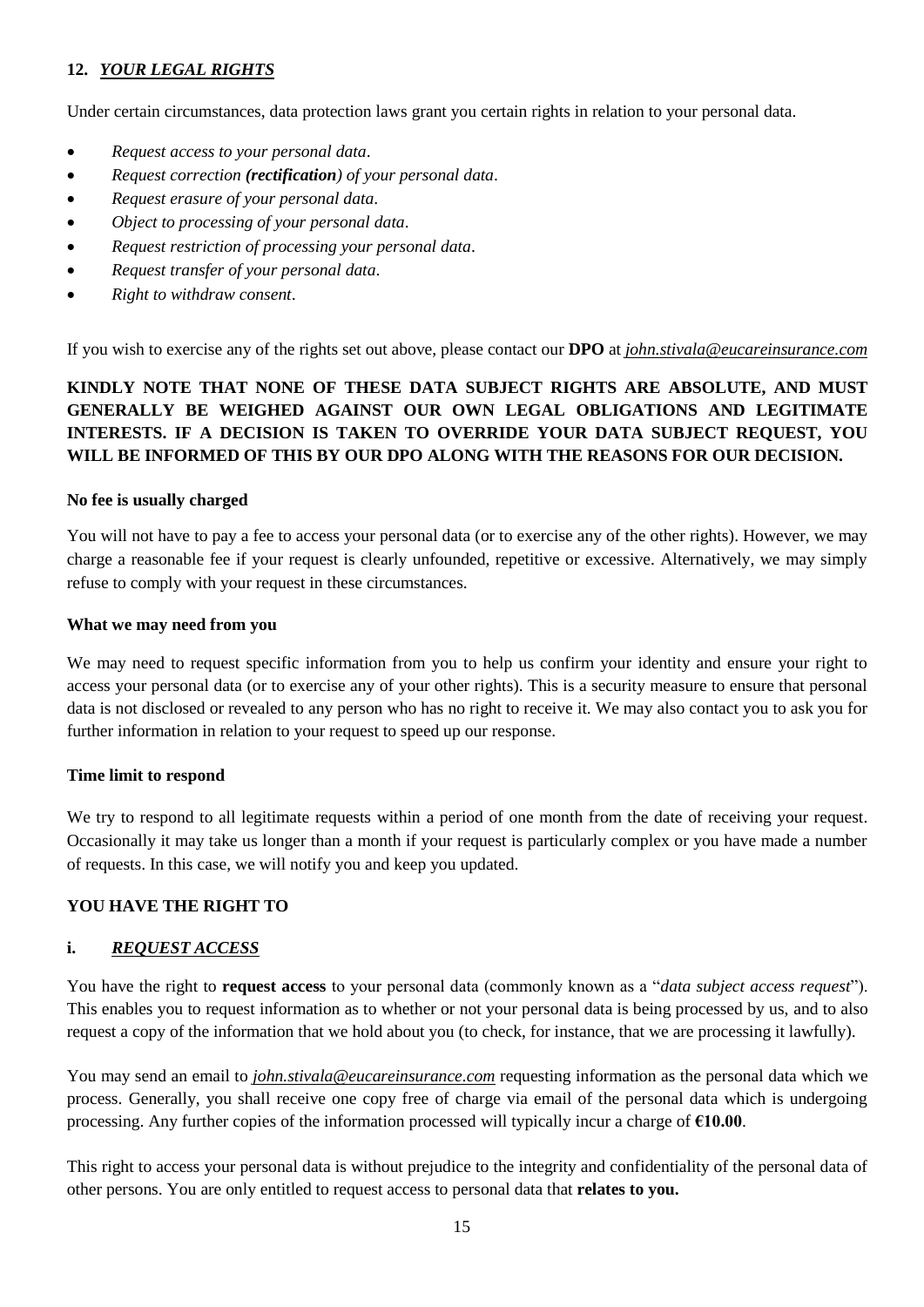## **ii.** *RIGHT TO INFORMATION*

You have the **right to information** when collecting and processing personal data about you from publicly accessible or third party sources. When this take places, we will inform you, within a reasonable and practicable timeframe, about the third party or publicly accessible source from whom we have collected your personal data.

### **iii.** *REQUEST CORRECTION (RECTIFICATION)*

You have the right to **request correction or rectification** of the personal data that we hold about you. This enables you to have any incomplete or inaccurate data we hold about you corrected and/or updated, though we may need to verify the accuracy of the new data you provide to us. As mentioned, it is in your interest to keep us informed of any changes or updates to your personal data which may occur during the course of your business relationship with us.

### **iv.** *REQUEST ERASURE*

You have the right to **request erasure** of your personal data.

This enables you to ask us to delete or remove personal information where:

- there is no good reason for us continuing to process it;
- you have successfully exercised your right to object to processing (see below);
- we may have processed your information unlawfully; or
- we are required to erase your personal data to comply with local law.

Note, however, that we may not always be able to comply with your request of erasure for specific legal reasons which will be notified to you, if applicable, at the time of your request. These may include instances where the retention of your personal data is necessary to:

- comply with a legal or regulatory obligation to which we are subject; or
- establish, exercise or defend a legal claim (including policy claims).

# **v.** *OBJECT TO PROCESSING*

You have the right to **object to processing** of your personal data where we are relying on a legitimate interest or those of a third party, and there is something about your particular situation that makes you want to object to that processing as you feel that it impacts on your fundamental rights and freedoms. Please refer to the table set out in **Section 6** to understand those situations where we rely on a legitimate interest in order to process your personal data.

In such cases, we will cease processing your personal data for the 'objected purposes', unless we can demonstrate compelling legitimate grounds for such processing which override your interests, rights and freedoms of the data subject, or for the establishment to exercise or defend legal claims.

You also have the right to object where we are processing your personal data for direct marketing purposes (as, for instance, described under the '**Marketing**' in **Section [7](#page-11-0)** above).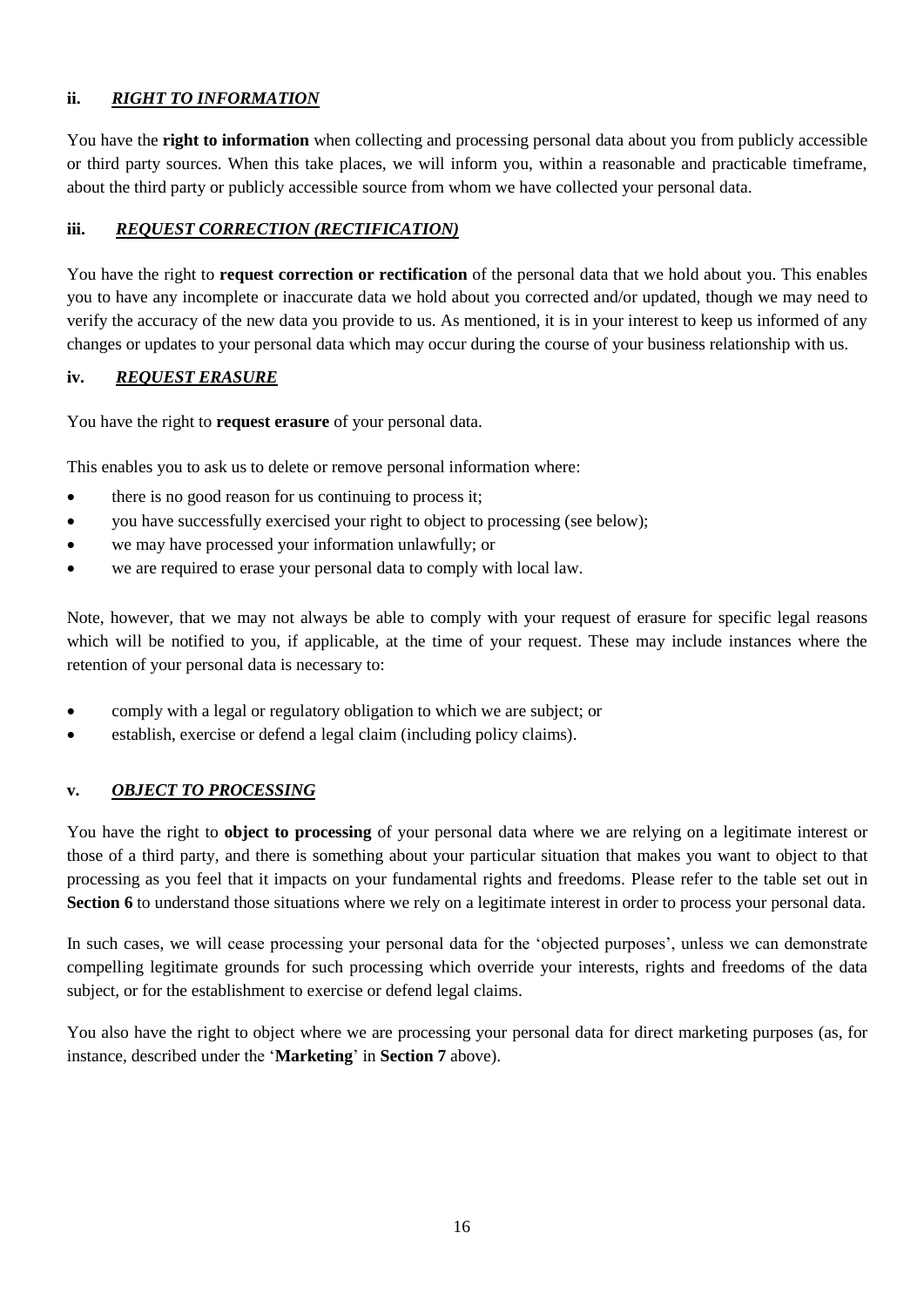### **vi.** *RESTRICTION OF PROCESSING*

You have the right to **request restriction of processing** of your personal data. This enables you to ask us to suspend the processing of your personal data in the following scenarios:

- if you want us to establish the data's accuracy;
- where our use of the data is unlawful but you do not want us to erase it;
- where you need us to hold onto the data even if we no longer require it, as you need it to establish, exercise or defend legal claims; or
- where you have objected to our use of your personal data, but we need to verify whether we have overriding legitimate grounds to use it.

### **vii.** *DATA PORTABILITY*

You have the right to **request the transfer (data portability)** of your personal data to you or to a third party. We will provide to you, or a third party you have chosen, your personal data in a structured, commonly used, machinereadable format. Note that this right only applies to automated information which you initially provided consent for us to use or where we used the information to perform a contract with you.

### **viii.** *WITHDRAWAL OF CONSENT*

You may **withdraw your consent at any time** where we are relying on consent to process your personal data. This will **not** however affect the lawfulness of any processing which we carried out before you withdrew your consent. Any processing activities that are not based on your consent will remain unaffected.

Once we have been made aware that you have withdrawn your consent, we will no longer process your personal data for the purpose or purposes you originally agreed to, unless we have another legitimate basis for doing so in law.

# **ix.** *PROFILING AND AUTOMATED DECISION-MAKING*

By law, we are required to inform you if you are the subject of any of the following activities:

- **profiling:** which means automated processing of your personal information to help us evaluate certain matters about you, such as your preferences in relation to our products and services; and
- **automated decision-making (ADM)**: which means taking a decision about an individual on the basis of technological means and without any human involvement.

This is because you have certain rights relating to both ADM and profiling. You have the right to object to profiling relating to direct marketing (see your '**right to object to processing**', as described above in this Notice). If you do this, we will no longer carry out profiling for direct marketing purposes.

In the case of ADM, you have the right not to be subject to a decision based **solely** on automated processing, which produces legal effects concerning you or otherwise significantly affects you, unless it is: